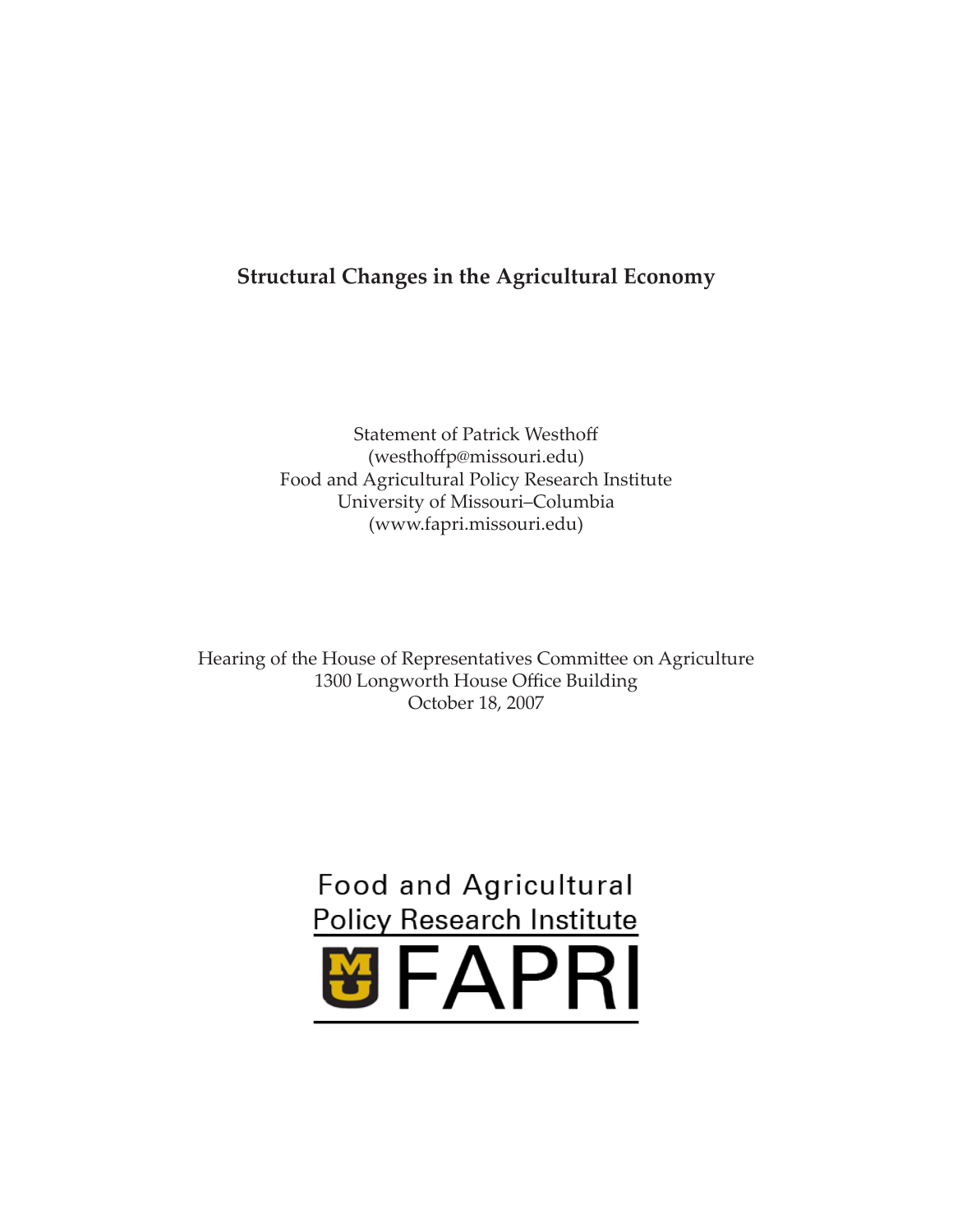Mr. Chairman and other members of the Committee:

Thank you for the opportunity to talk with you today about some of the major changes in the agricultural economy.

My name is Patrick Westhoff. I am a research associate professor in the Department of Agricultural Economics at the University of Missouri–Columbia and a program director at the Food and Agricultural Policy Research Institute.

FAPRI is a joint institute of the University of Missouri–Columbia and Iowa State University. For the past 20 years, we have received federal funding to provide objective analysis of agricultural markets and policies. We have enjoyed the opportunity to work with you and Committee staff in looking at issues related to the 2007 farm bill debate, biofuel policies, and international trade negotiations.

Each year, FAPRI prepares a ten‐year baseline outlook for the agricultural economy. The outlook we prepared for release in February 2007 looked a lot different than the one we issued a year earlier:

- In 2006, our outlook showed average corn prices that increased slowly over time, but remained below \$2.50 per bushel through 2015. In the 2007 outlook, our average baseline corn prices never drop below \$3.00 per bushel.
- Our projected prices for soybeans, wheat, and many other products also were much higher in the 2007 baseline than in the one prepared a year earlier.
- In the 2006 baseline, projected farm program outlays by the Commodity Credit Corporation exceeded \$14 billion in every year through fiscal year 2012. In the 2007 baseline, CCC spending is always below \$12 billion per year.

We are just now beginning the process that will lead to the FAPRI 2008 baseline outlook for the farm economy. I suspect that baseline will also show major changes from the 2007 projections.

What's going on? Why do we keep changing our mind about the outlook?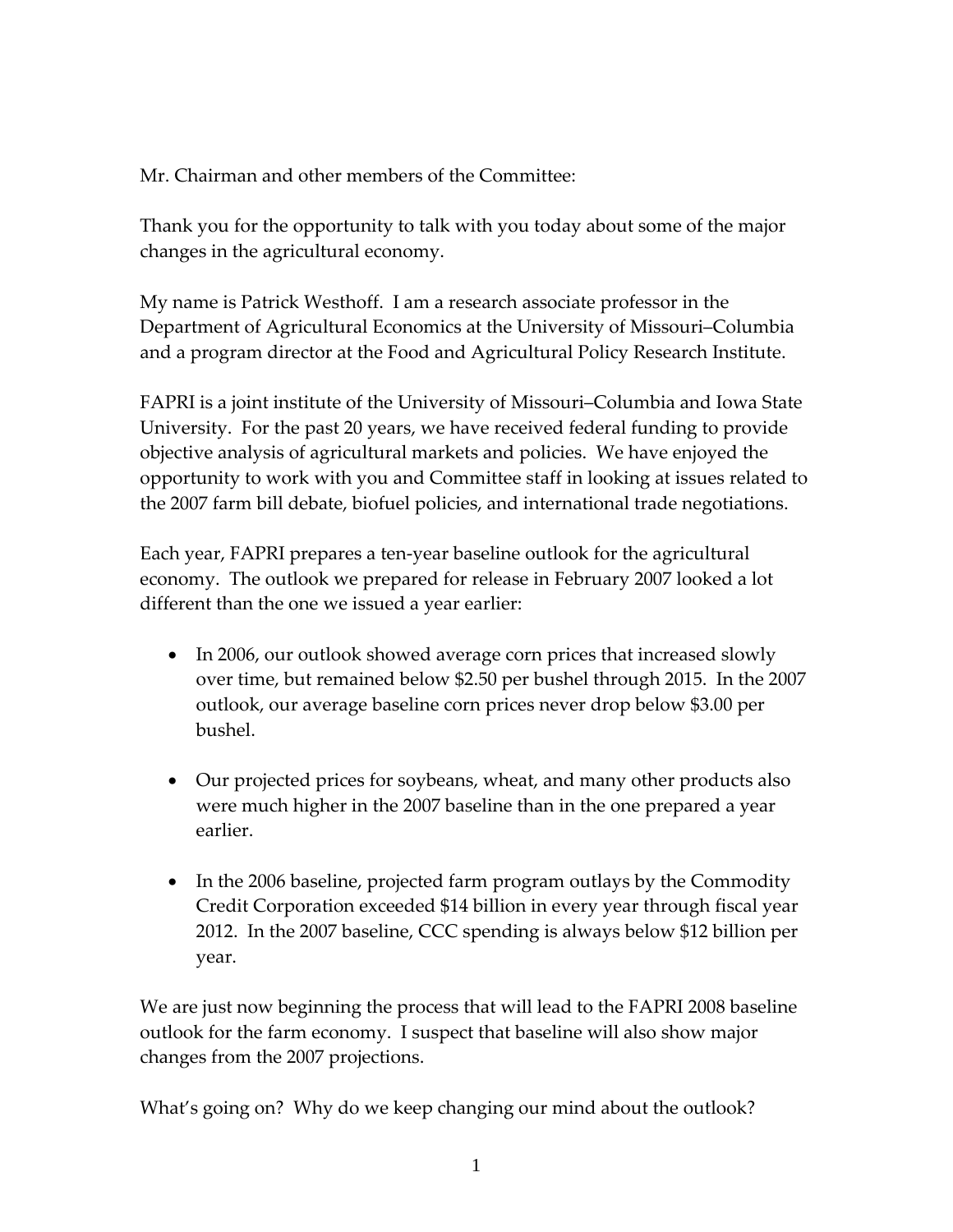# **Biofuels and US agriculture**

The obvious answer is biofuels. In 2006, we expected biofuel production to increase, but the actual pace of expansion has been much more rapid than we anticipated. The combination of high petroleum prices and supportive policies has encouraged massive new investment in ethanol and biodiesel production capacity.

All those new ethanol plants could use a lot of corn. The 2006 outlook called for almost three billion bushels of corn to be used to produce ethanol by 2015. In the February 2007 outlook, we said four billion bushels by 2009.

Using more corn to produce ethanol puts upward pressure on corn prices. Higher corn prices encourage producers to shift acreage away from other crops to satisfy the growing demand for corn. The resulting reduction in supplies of soybeans, wheat, cotton and other crops results in higher prices for those commodities.

Higher US prices also encourage crop producers in South America and elsewhere to expand production. Livestock producers around the world face higher feed costs. These higher costs slow the rate of expansion of livestock production and eventually raise the price of meat and dairy products.

This is a now‐familiar story. Many have said and our projections suggest that we are experiencing a major structural shift in the agricultural economy. We expect that average grain and oilseed prices will be consistently higher over the next ten years than they were over the last ten years.

The basic outlines of this story remain believable. However, events of recent months remind us that we still have a lot to learn about biofuel markets and the impacts of biofuels on agricultural markets. Furthermore, we've been reminded that factors unrelated to biofuels continue to have major impacts on the farm economy.

Ethanol prices that exceeded \$3.00 per gallon in the summer of 2006 have dropped below \$2.00 per gallon. On October 11, ethanol futures traded on the Chicago Board of Trade closed at or below \$1.60 per gallon for all 2007 and 2008 contracts.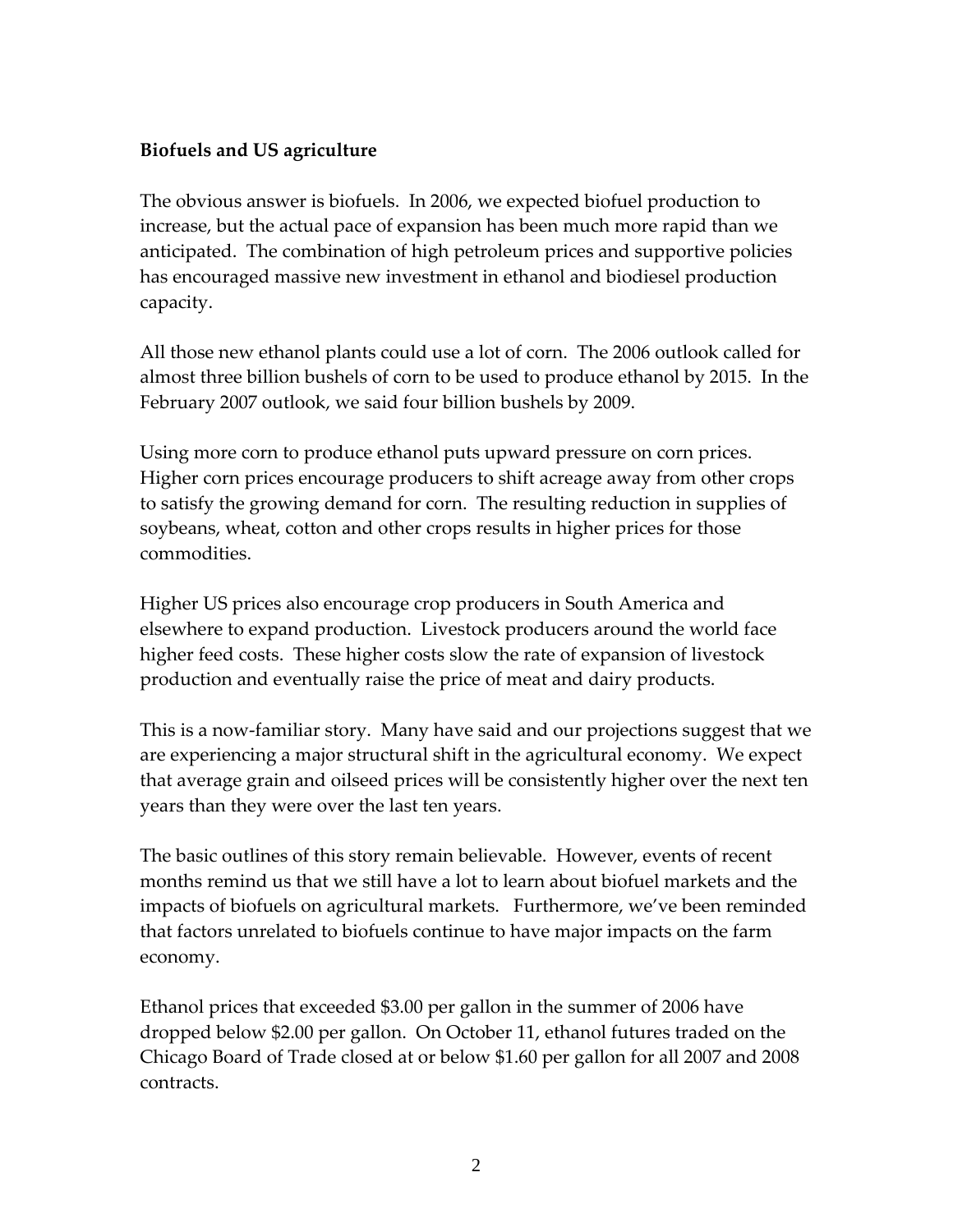This drop in ethanol prices has occurred in spite of petroleum prices around \$80 per barrel this fall and NYMEX futures prices that remain above \$70 per barrel as far as the eye can see. Earlier this year most of us would have thought that \$80 petroleum should imply ethanol prices well above \$1.60 per gallon.

These lower ethanol prices have squeezed ethanol plant profit margins. By our estimate, net returns over operating costs averaged \$1.56 per gallon in 2005/06 and \$0.95 per gallon in 2006/07. With those kinds of returns, a plant built in 2005 could be fully paid for today. Current futures, in contrast, suggest a return over operating costs of just a few cents per gallon, and that's before considering capital costs.

As a result, the future of the ethanol industry is now much less certain than it seemed just a few months ago. We expect plants under construction to be completed. However, it is less certain whether they will all operate at full capacity, and the pace of new investment seems sure to slow dramatically.

Similarly, profit margins to biodiesel producers have been declining sharply in recent months. In contrast to ethanol, however, the change is primarily caused by rising feedstock costs for vegetable oil, rather than declining prices for biodiesel. We currently expect vegetable oil prices to remain high by historical standards, which could slow or even stop expansion of the industry.

In the long run, we expect ethanol to sell for roughly its value as a fuel. That would be a much lower price than ethanol sold for in 2006, but higher than it is trading for today. In our August 2007 baseline update, we projected a 2012 ethanol price (FOB Omaha) of \$1.72 per gallon, compared to a petroleum price (West Texas Intermediate) of \$69 per barrel.

Those projections, of course, are based on a long series of assumptions, some of which will certainly prove to be wrong. To take the most obvious example, the price of petroleum could be much lower or higher than \$69 per barrel.

Analysis we conducted earlier this year showed that the ethanol industry and agricultural markets look very different at low petroleum prices than at high petroleum prices. For example, we estimated that 2015 ethanol production under current policies could be less than eight billion gallons if the refiners' acquisition price for petroleum falls to \$30 per barrel or over 20 billion gallons if the oil price consistently exceeds \$80 per barrel.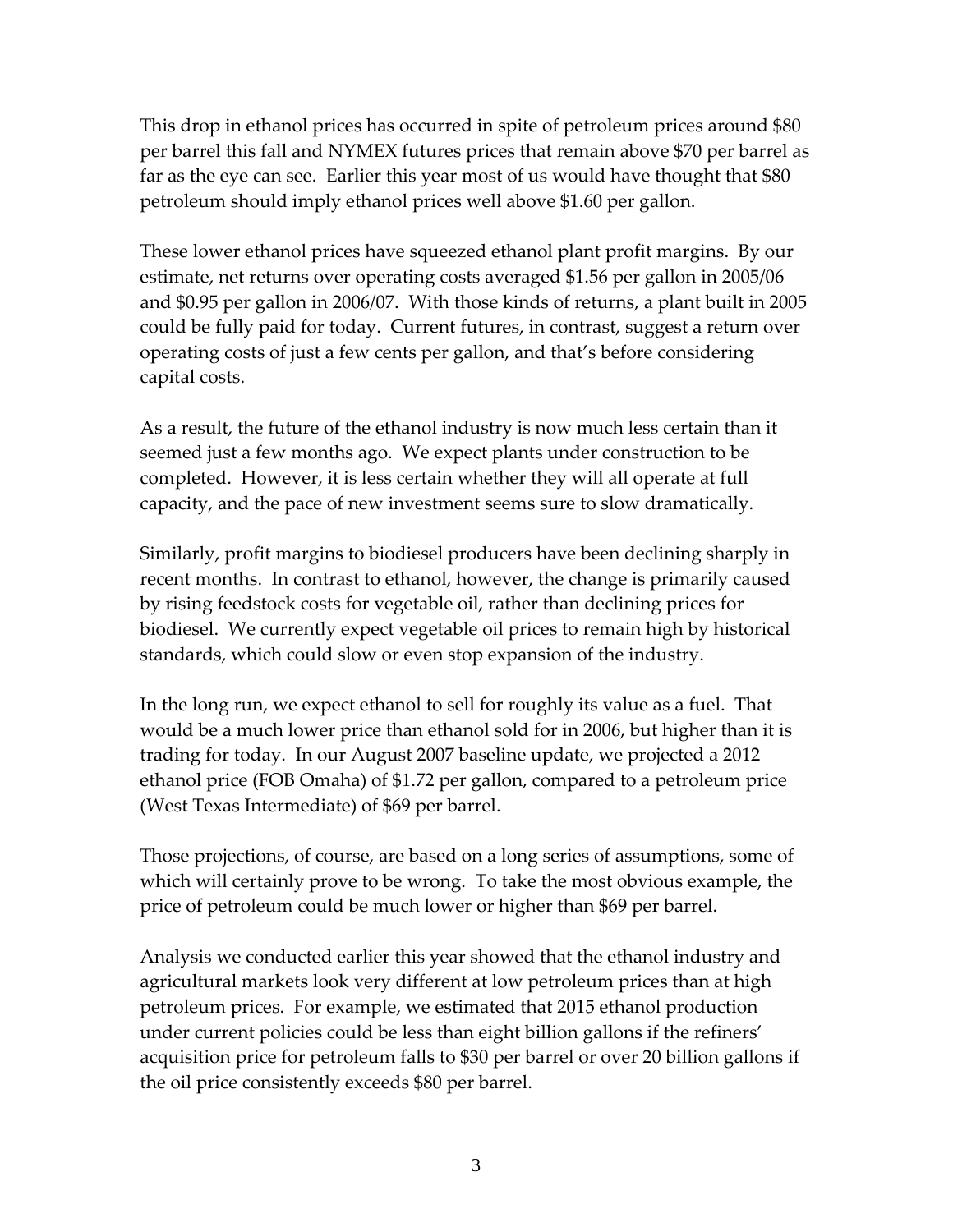What does all this mean for the agricultural sector?

- 1. First, there has been a fundamental shift in the demand for agricultural products. Increased demand for corn and soybean oil translates into higher prices for corn, soybeans, and other farm products. Most affected are commodities that are close substitutes for corn and soybeans in supply or demand; less affected are fruits and vegetables.
- 2. Second, energy markets and agricultural markets are becoming increasingly intertwined. This does not mean that every time the price of petroleum changes by a dollar the price of corn will change proportionally on the same day. It does mean that it is unlikely that grain and petroleum markets will move in opposite directions for extended periods of time. If corn prices are low, relative to petroleum prices for a long time, more ethanol plants will be built and that will drive up prices for corn and other crops. If corn prices are high enough relative to petroleum prices, ethanol production becomes unprofitable, moderating corn demand.
- 3. Third, biofuel subsidies matter. The FAPRI outlook assumes an indefinite extension of the \$0.51 per gallon ethanol tax credit, the \$0.54 per gallon ethanol tariff, and the \$1.00 per gallon tax credit for biodiesel made from virgin vegetable oil. If those subsidies are reduced or allowed to expire, the result will be less biofuel production and lower prices for corn, soybean oil, and other farm commodities. For example, earlier this year we estimated that letting those subsidies expire would reduce average corn prices by \$0.30 per bushel.
- 4. And, finally, biofuel use mandates can matter, too. Biofuel use in 2012 is likely to far exceed the 7.5 billion gallons mandated by the 2005 energy bill. If the mandate is set at a high enough level, it could be important. For example, suppose there is a drought that severely limits corn supplies. Without a binding mandate, corn prices would rise until ethanol production becomes unprofitable. Plants would close and the reduction in corn use would moderate the increase in corn prices. Suppose instead that there is a binding mandate that requires blenders to continue to use biofuels regardless of the price. Ethanol production would continue in spite of high corn prices, forcing greater reductions in feed use, exports, and other uses of corn.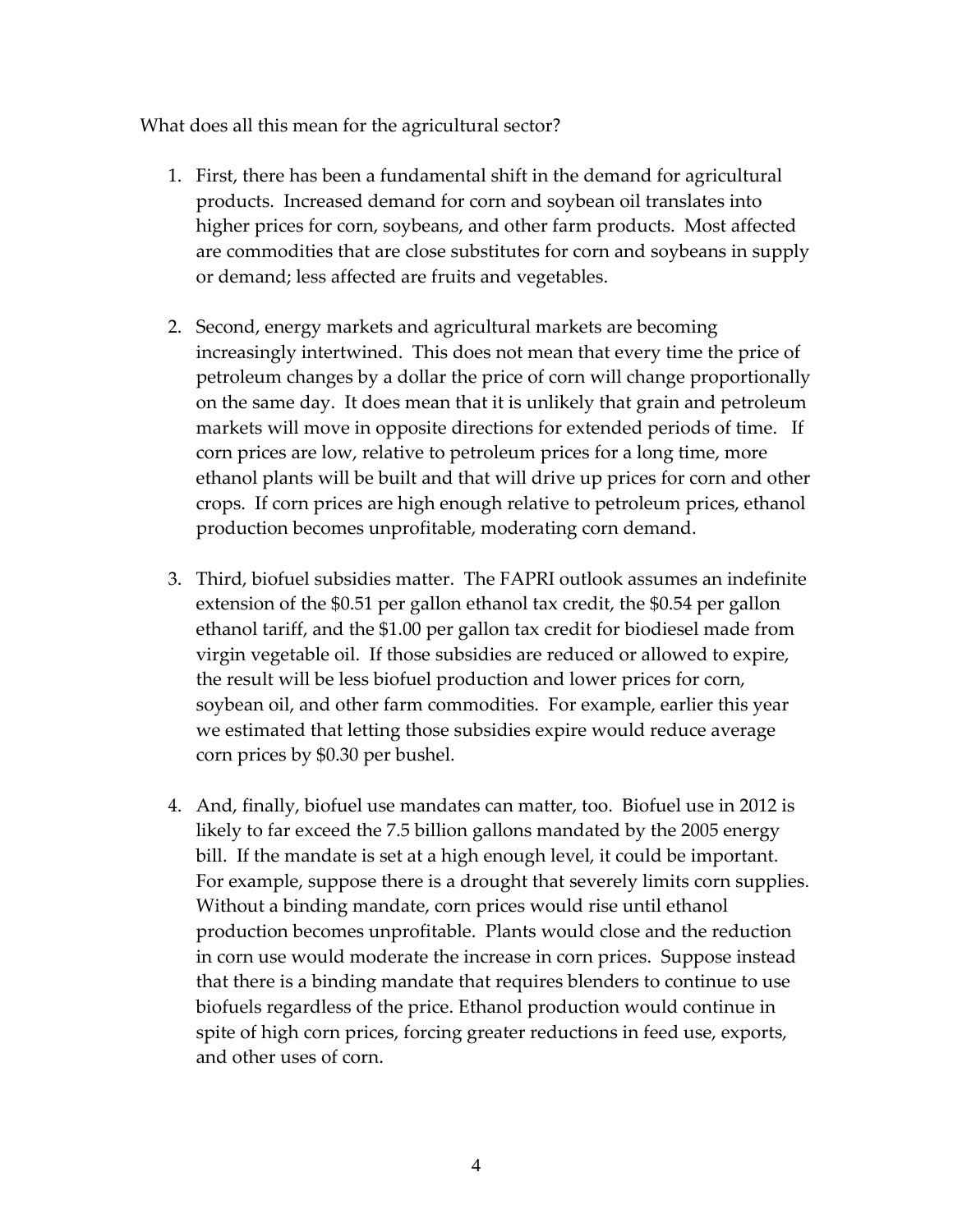# **Other factors driving agricultural markets**

Biofuels are extremely important to US agriculture, but the last few months have demonstrated the importance of several other factors affecting agricultural markets.

#### Global economic growth

Milk prices have increased dramatically in 2007. Higher feed prices caused by ethanol production and weather conditions are only a small part of the story. More important has been strong global demand for dairy products, led by consumers in Asia. Rising incomes have contributed to the sharp increase in demand for dairy products and many other commodities as well.

#### Exchange rates

The weakness of the US dollar has had mixed effects on the US economy as a whole, but it has been beneficial for most US agricultural producers. By making US goods less expensive when prices are expressed in foreign currency, the weaker dollar encourages foreign consumption of US products and discourages competing exporters. While prices of grains and oilseeds have increased around the world, the increases are much larger when measured in US dollars than when measured in Canadian dollars or Brazilian reais. This is one of the reasons why the foreign supply response to high commodity prices has not been as great as one would normally expect.

## Population growth

The world's population continues to grow, but at a declining rate. In general, this means population will decline in importance as a driver of increases in food demand. However, population growth rates remain high in Africa, a major export destination for commodities like wheat and rice.

## Technology

When we develop the FAPRI outlook, we assume that the average rate of growth in crop yields and other productivity indicators will generally be in line with past trends. Usually that is a reasonable assumption, but not always. Current high prices for many commodities provide an incentive to producers to increase input usage and make them more willing to pay for new technologies. Growth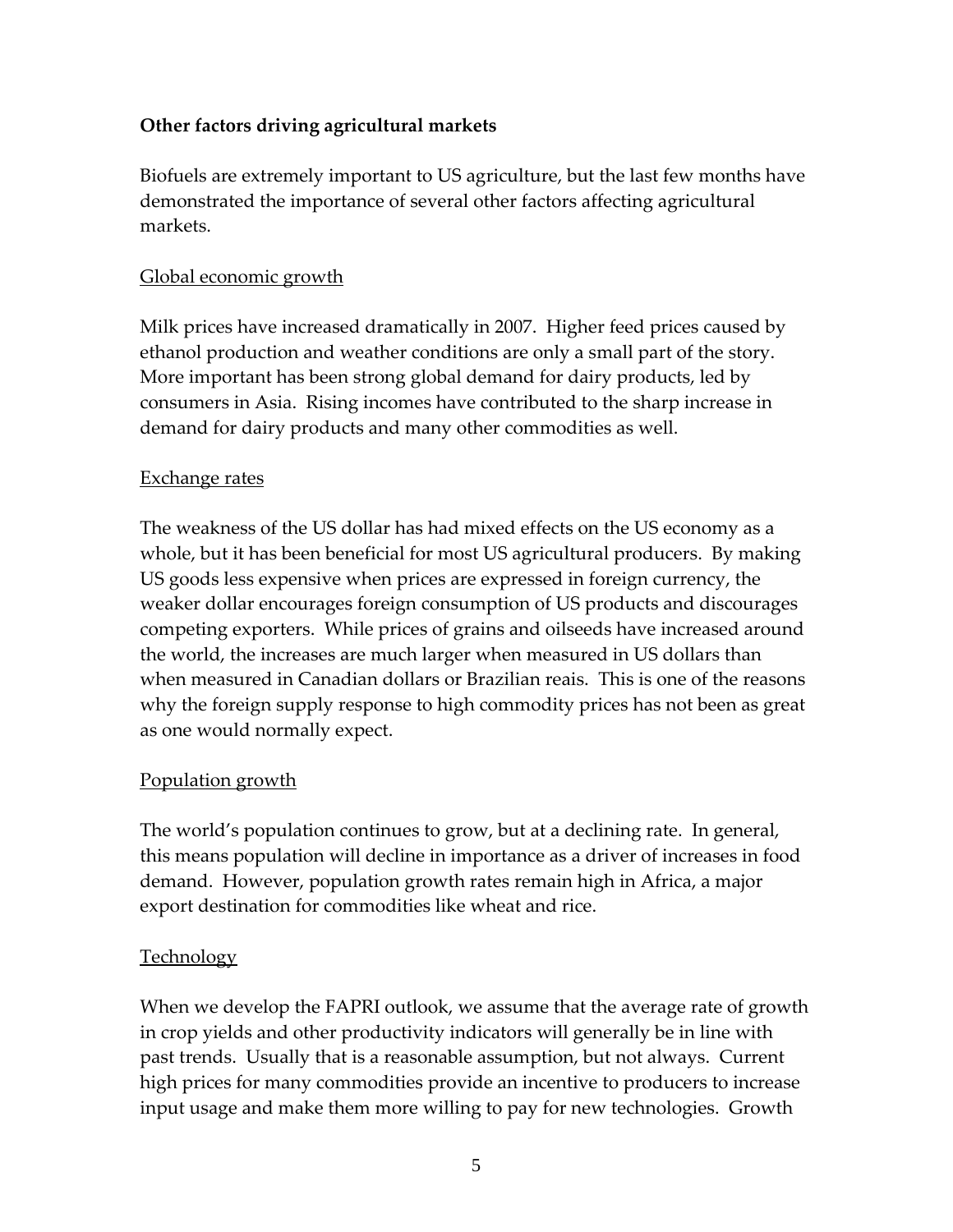in demand has made it hard for crop supplies to keep up with demand in 2007, but that may not always be true. If the pace of yield growth increases in the years ahead, commodity prices could fall even if demand continues to grow.

# Weather

As important as biofuels and other developments are, the main factor driving crop prices in any given year is the weather. This is seen most clearly in the case of wheat, where poor weather has reduced 2007 yields in Europe, Australia, and North America. Because consumer demand for wheat is not very responsive to price changes and global stocks were at the lowest level in decades, reduced supplies have resulted in remarkably high global wheat prices. Drought in Australia has also limited the ability of that country's producers to respond to current high dairy prices.

# **Supply response**

That producers around the world respond to changes in market conditions is hardly new. However, it is worth noting just how strong the US producer response was in 2007 to price incentives. At planting time, corn prices were very high relative to prices for soybeans and other crops. US producers responded by expanding corn area planted by 15 million acres, with most of that increase accounted for by reduced production of soybeans, cotton, rice, and other crops. At least for now, it appears that relative prices at planting time in 2008 will be very different than they were in 2007. The result is likely to be increased US and world acreage devoted to wheat and soybeans, and corn acreage may actually decline.

# Policy

Current high commodity prices make many US government programs less important to producers and to market outcomes than would have been true just a few years ago. The outcome of the farm bill debate, of course, could have important implications for producers, as could the outcome (if any) of the Doha Development Agenda negotiations. In other countries governments have adjusted policies in response to high commodity prices. For example, the European Union is suspending land set‐aside programs and China is limiting growth in biofuel use of grain.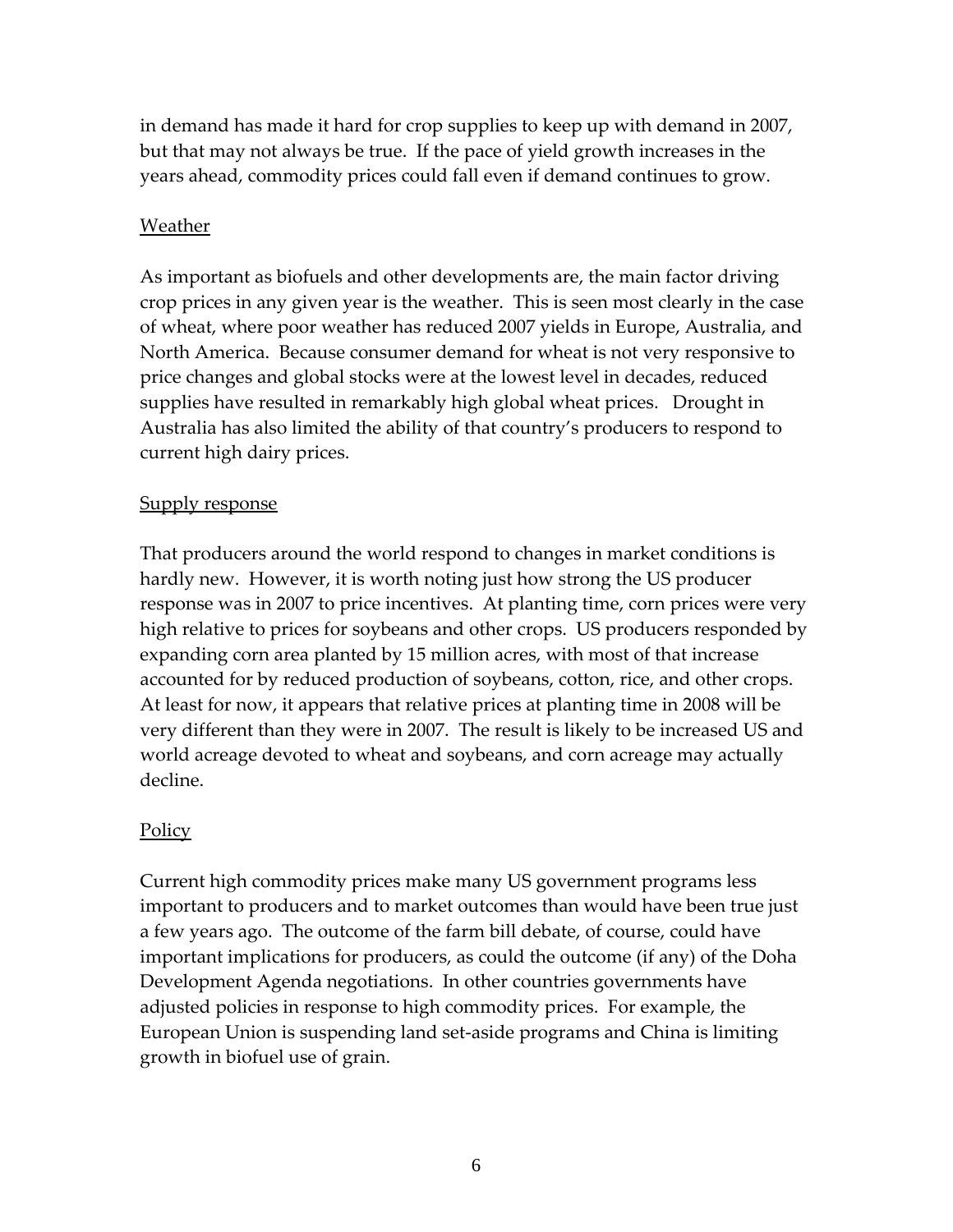# Land markets

The value of agricultural land depends on a wide range of factors. To a large extent, recent increases in land prices and rental rates are a function of the expected profitability of agricultural production. In that sense, land prices and rental rates are a result of developments in the agricultural economy, including agricultural policies. However, it is also true that land prices are strongly affected by a wide range of factors largely external to the sector, ranging from interest rates to the housing market to tax policies. How important these various factors are in determining land values varies greatly across the country.

## **Other commodity‐specific concerns**

## **Livestock**

Livestock, dairy, and poultry producers are paying much more for feed now than they were in mid 2006. For the animal agriculture sector as a whole, however, the increase in feed costs in 2007 relative to 2006 is much less than the increase in cash receipts. Prices for milk, poultry, and beef have all been substantially higher than generally anticipated earlier this year, largely because demand has been stronger than expected for many products. Part of the strength in demand can be explained by income and population growth, but some is also due to other factors. Recent declines in hog prices are a reminder that feed market changes have not eliminated livestock cycles. Looking forward, we expect producers to continue to respond to changes in returns. For example, current high milk prices are likely to cause a supply response here and around the world that will lead to lower prices.

## **Cotton**

The domestic cotton milling industry has been in decline for the last ten years and there are few prospects for a reversal. As a result, domestic cotton producers have been increasingly dependent on export markets—exports now account for about three‐fourths of US cotton use. Reduced purchases by China and other factors caused a sharp reduction in US cotton exports in 2006/07, resulting in large carryover stocks. The combination of low cotton prices, high production costs, and competition from high corn prices resulted in a sharp reduction in 2007 cotton area and production. In the long run, global growth in demand for cotton will determine the size and shape of the US cotton industry.